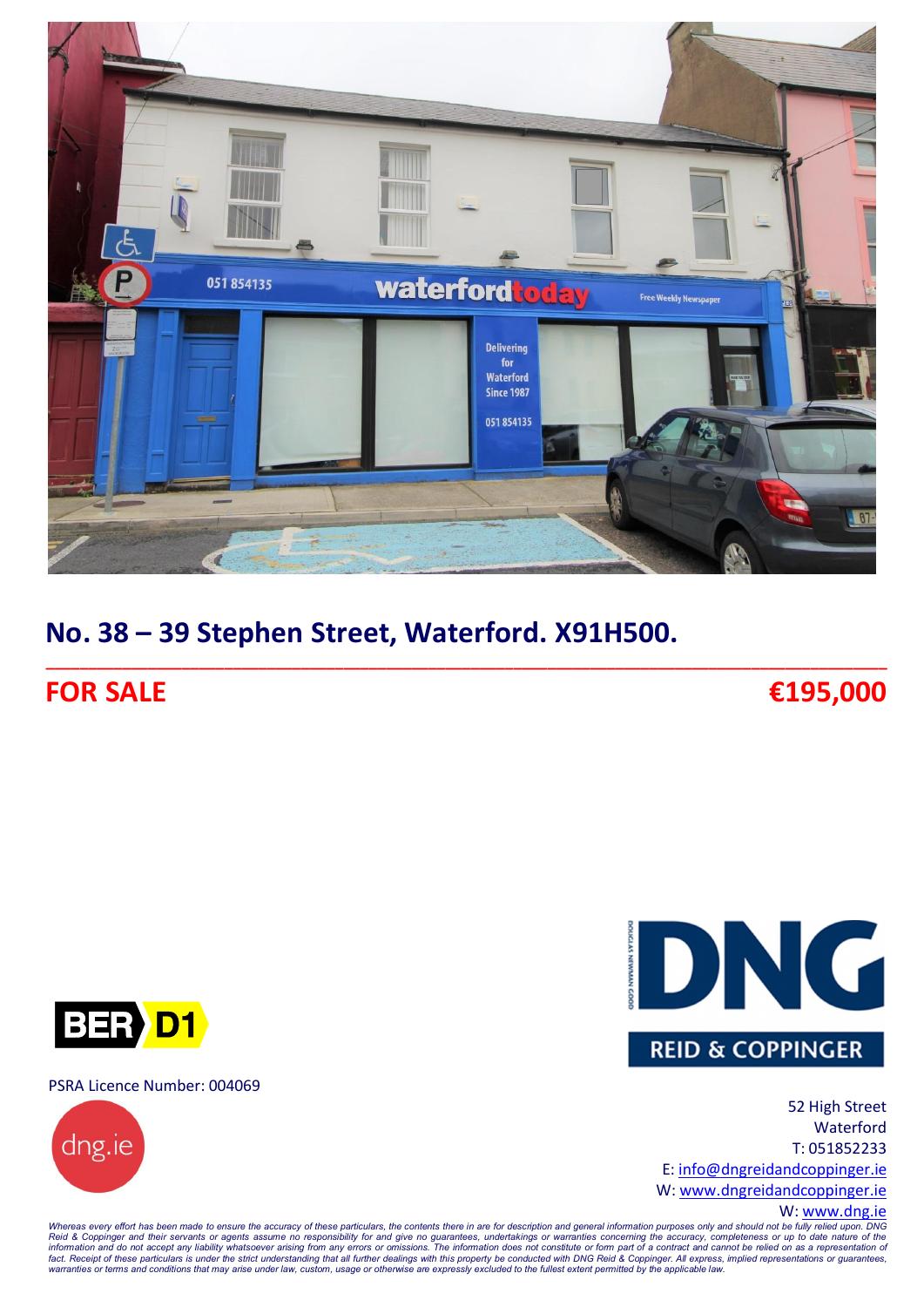### **DESCRIPTION**

Retail premises with own door self-contained first floor unit with potential for conversion to residential or office use. The property is in excellent condition throughout having been very well maintained and having undergone a number of renewals in recent years. The property has excellent visibility and an extensive shopfront with excellent signage opportunity with parking to the front. Further details available upon request from sole selling agents DNG Reid & Coppinger.

### **LOCATION**

The property occupies an elevated position on Stephen St. in Waterford City Centre, overlooking the Stephen St. and Patrick St. areas. The property is also located in close proximity to the newly revised Michael St. & Stephen St. development which is proposed to include a 137 Bedroom Hotel, as well as Retail and Residential development. The property is situated in a dominantly retail area, being within close proximity to the primary retail areas of Broad St. and Michael St. as well as City Square shopping centre, and also a short distance from the Ballybricken area of the City. Early vacant possession available.

#### **FOR FURTHER INFORMATION AND VEIWING DETAILS PLEASE CONTACT DNG REID & COPPINGER ON 051852233**





Whereas every effort has been made to ensure the accuracy of these particulars, the contents there in are for description and general information purposes only and should not be fully relied upon. DNG Reid & Coppinger and their servants or agents assume no responsibility for and give no guarantees, undertakings or warranties concerning the accuracy, completeness or up to date nature of<br>the information and do not acc *representations or guarantees, warranties or terms and conditions that may arise under law, custom, usage or otherwise are expressly excluded to the fullest extent permitted by the applicable law.*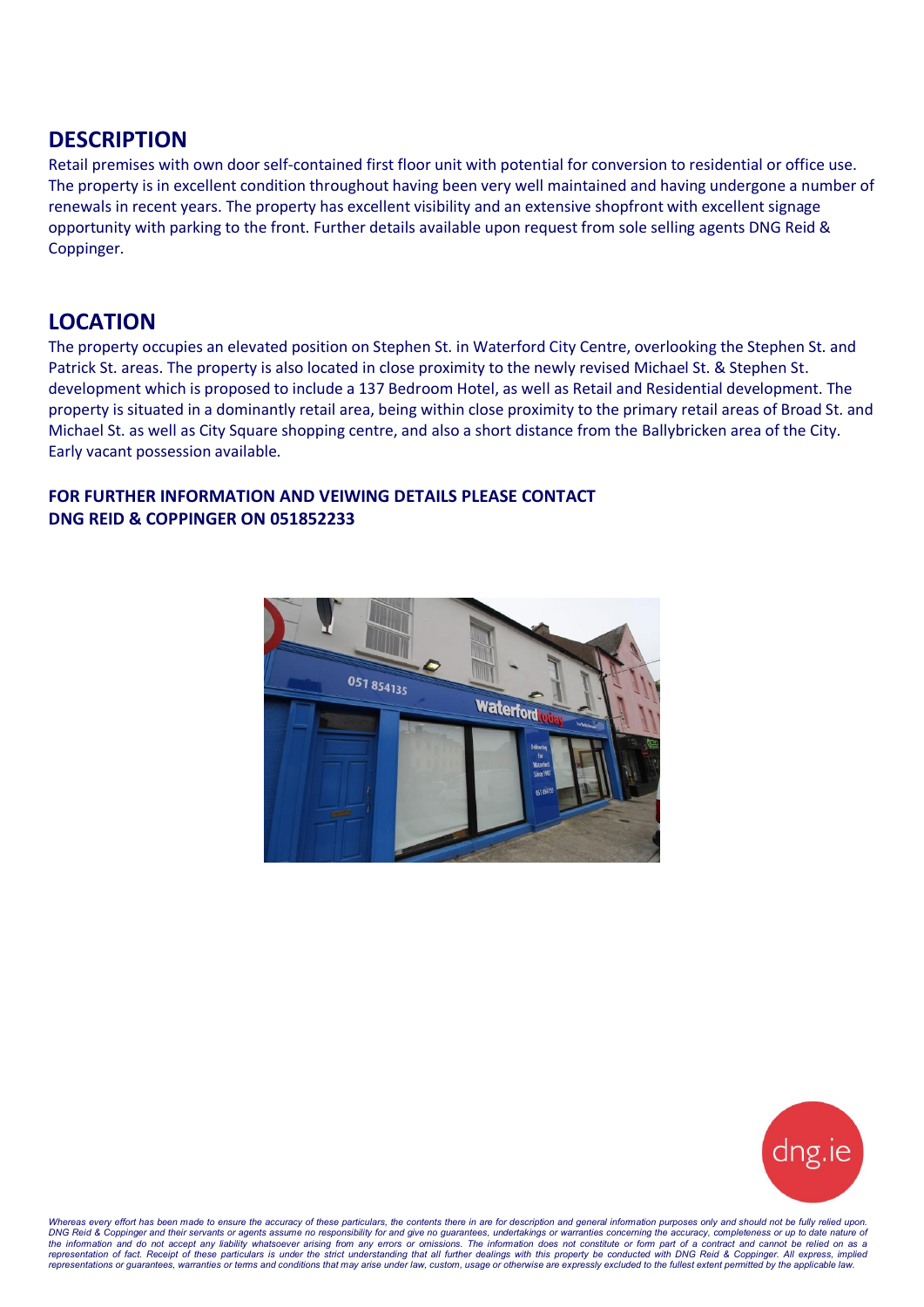### **Tenure:**

The property is fully vacant.

### **Rates:**

Ground Floor €3,850.19 First Floor €1,175.71

### **BER:**

| Rating:         | G                |
|-----------------|------------------|
| <b>BER No.:</b> | 800757536        |
| EPI:            | 595.13kWh/msq/yr |

### **Ground Floor Retail Premises: c.75 Sqm.**

| $6.46 \times 5.35$ |
|--------------------|
| $3.42 \times 3.31$ |
| $2.99 \times 3.73$ |
| 4.05 x 0.91        |
| $3.81 \times 1.71$ |
|                    |

- **Recessed Office Lighting**
- **Network cabling**
- **Fully Air-conditioned**
- **Alarm System**
- **Double Glazing throughout**

| <b>First Floor:</b>                                           | c. 55 Sqm.         |
|---------------------------------------------------------------|--------------------|
| Office 1:                                                     | 4.84 x 2.49        |
| Office 2:                                                     | $2.51 \times 2.56$ |
| Office 3:                                                     | 2.88 x 3.22        |
| Office 4:                                                     | $2.14 \times 2.21$ |
| Office 5:                                                     | $4.13 \times 2.26$ |
| Office 6:                                                     | $3.11 \times 2.58$ |
| (with access to attic conversion / store $5.00 \times 3.50$ ) |                    |

- **Own door first floor unit**
- **Network cabling**
- **Modular lighting**
- **uPVC double glazing**
- **First floor fire escape window**



Whereas every effort has been made to ensure the accuracy of these particulars, the contents there in are for description and general information purposes only and should not be fully relied upon.<br>DNG Reid & Coppinger and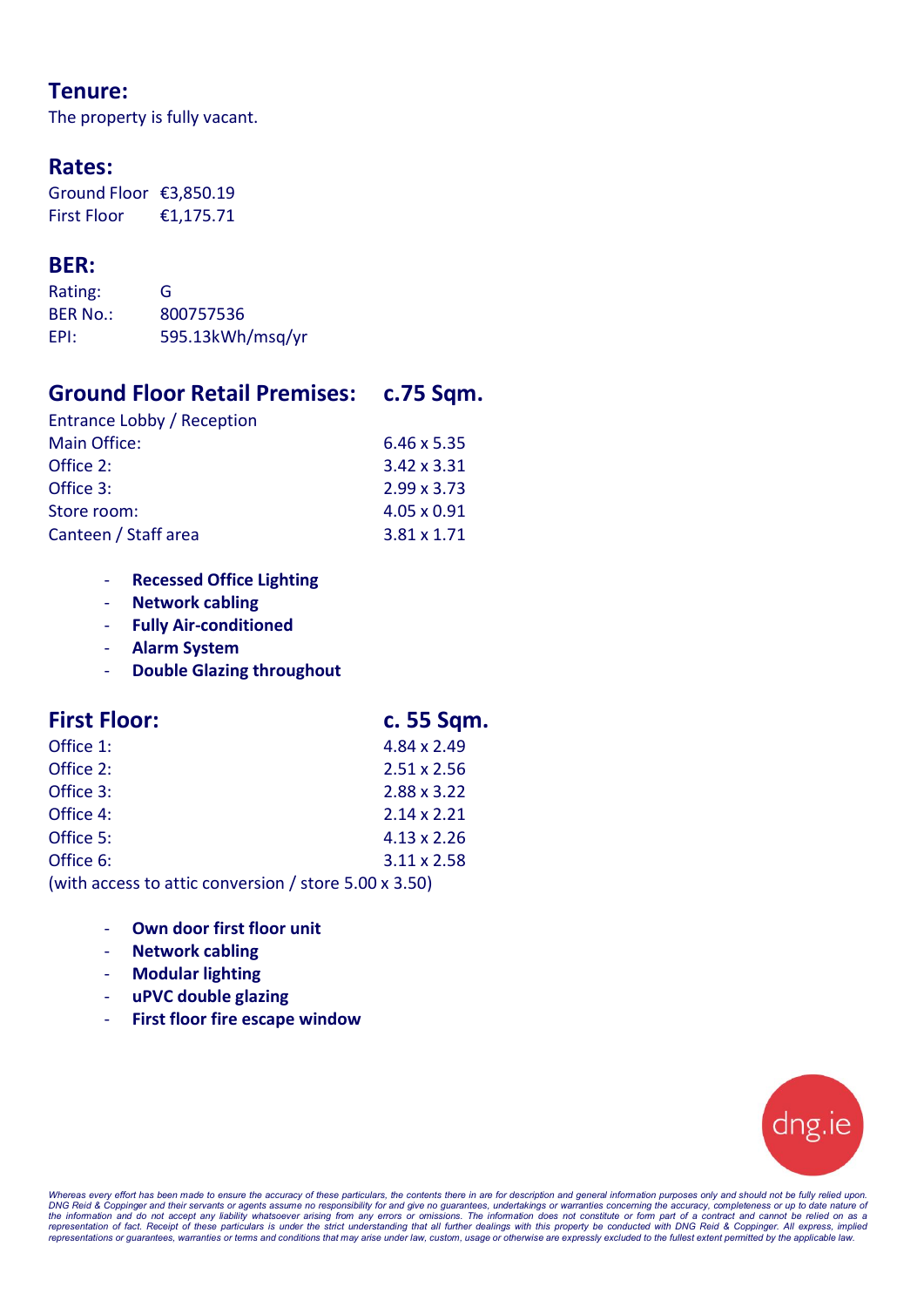













Whereas every effort has been made to ensure the accuracy of these particulars, the contents there in are for description and general information purposes only and should not be fully relied upon. DNG Reid & Coppinger and their servants or agents assume no responsibility for and give no guarantees, undertakings or warranties concerning the accuracy, completeness or up to date nature of<br>the information and do not acc